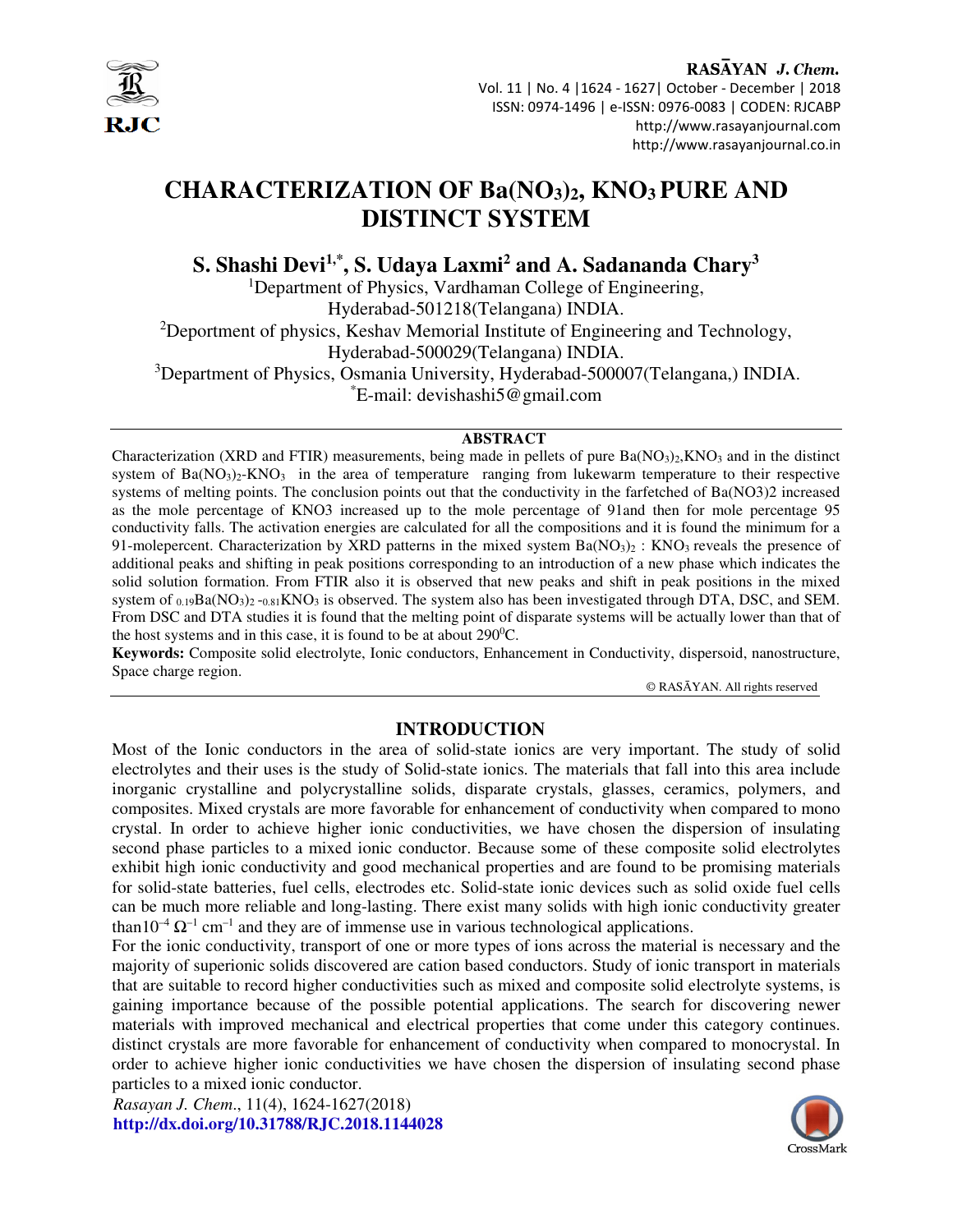Because some of these composite solid electrolytes exhibit high ionic conductivity and good mechanical properties and are found to be promising materials for solid-state batteries, fuel cells, electrodes etc. The work presented in this thesis covers the enhancement of conductivity in  $Ba(NO<sub>3</sub>)<sub>2</sub>$ : KNO<sub>3</sub> mixed crystal

# **EXPERIMENTAL**

## **X-Ray Diffractogram**

XRD data collected from powder samples using an automated X-ray powder diffractometer SHIMADZU model-XRD-7000  $(K_\alpha=1.54A^\circ)$  at room temperature for pure  $Ba(NO_3)_2$ , KNO<sub>3</sub> and their disparate systems of  $_{0.62}Ba(NO_3)_2$  -0.38KNO<sub>3</sub>, 0.37Ba(NO<sub>3</sub>)<sub>2</sub> - 0.63KNO<sub>3</sub>, 0.25Ba(NO<sub>3</sub>)<sub>2</sub> - 0.75KNO<sub>3</sub>, 0.19Ba(NO<sub>3</sub>)<sub>2</sub> - $_{0.81}$ KNO<sub>3</sub>,  $_{0.05}$ Ba(NO<sub>3</sub>)<sub>2</sub> -  $_{0.95}$ KNO<sub>3</sub> mole percentages are shown in Figure1. XRD patterns show the being of additional peaks and move in peak positions in the disparate system corresponding to a new phase which points out the configuration of solid solution<sup>1-2</sup>. It may also be noted that ionic radius of  $Ba^{2+}(1.35A^{\circ})$  and  $K^{+}(1.33A^{\circ})$  are nearly matched advocating the configuration of solid solution and in the present case it is confirmed that "aliovalent substitutional solid solution". (In aliovalent solid solution, ions of different charge are substituted by other ions).

As per Vegard's law difference in lattice parameters or atomic radius of the two constituents forming solid solution should be lower than  $5\%$ <sup>3</sup>. In the present system it is found to be 3.7% with respect to 'Ba' and 3.85% with respect to 'K'. The effect of solid solution configuration can be either to insert or strengthen the physical properties such as ferromagnetism, mechanical strength and conductivity etc. In solidstateionic particularly it is the increment in ionic conductivity<sup>4</sup>. Figure-2a shows the schematic representation of Vegard's law in  $Li_{1+}xTi_{2-x}Ga(PO_4)_3$  system<sup>4</sup>. This indicates the configuration of the ideal solid solution. Figure-2b shows the solid configuration in the present disparate system  $Ba(NO<sub>3</sub>)<sub>2</sub>$ : KNO<sub>3</sub>. From the figure it is clear that in the present disparate system lattice parameters are varying with mole percentages.

# **RESULTS AND DISCUSSION**

## **FTIR Spectroscopy**

This technique is used for structural analysis. In the present study, IR spectrum of  $\rm{KNO_3}$  and  $\rm{Ba}(\rm{NO_3})_2$ , and their disparate system of  $_{0.19}Ba(NO_3)_{2-0.81}KNO_3$  was recorded using SHIMADZU spectrophotometer are shown in Fig.-3. The IR spectrum was recorded in the wave number range from 500-3500 cm<sup>-1</sup>. In  $Ba(NO<sub>3</sub>)<sub>2</sub>$  the sharp peaks observed at 728cm<sup>-1</sup> and 815 cm<sup>-1</sup> and in KNO<sub>3</sub> at 826 cm<sup>-1</sup> is due to the vibration of N in and out of NO<sub>3</sub> plane and the strongest absorption in Ba(NO<sub>3</sub>)<sub>2</sub> at 1361cm<sup>-1</sup> and 1417cm<sup>-1</sup> <sup>1</sup> and in KNO<sub>3</sub> at 1383cm<sup>-1</sup> due to asymmetric NO<sub>3</sub> stretch which confirms the presence of nitrate.

In  $_{0.19}Ba(NO_3)_2$  - $_{0.81}KNO_3$ <sup>5</sup> also the sharp peak observed at 824cm<sup>-1</sup> is due to the vibration of N in and out of  $NO_3$  plane and the strongest absorption at 1406cm<sup>-1</sup> is due to asymmetric  $NO_3$  stretch which confirms the presence of nitrate. From FTIR also it is observed that new peaks and there are a shift in peak positions in the disparate system of  $_{0.19}Ba(NO_3)_2 -_{0.81}KNO_3$ <sup>6</sup> as compared with pure crystals i.e., Ba(NO<sub>3</sub>)<sub>2</sub> and  $KNO<sub>3</sub><sup>7</sup>$ . This supports the X-ray powder patterns in which we not only observed new peaks but also there is a shift in peak positions of disparate systems. From the XRD and spectral analysis, it is clear that the existence of additional peaks corresponds to a new phase which indicates the configuration of solid solution<sup>8</sup>.

## **CONCLUSION**

The present disparate system  $Ba(NO_3)$ : KNO<sub>3</sub> has been investigated through XRD, and FTIR. Characterization by XRD patterns in the disparate system of  $Ba(NO<sub>3</sub>)<sub>2</sub>$ : KNO<sub>3</sub> show the existence of additional peaks and shift in peak positions corresponding to a new phase which indicate the configuration of solid solution. In the present distinct system  $Ba(NO<sub>3</sub>)<sub>2</sub>$ : KNO<sub>3</sub> a marked increase in conductivity is found on introducing  $K^+$  ion defects in a mixed system.

As well the presence of solid solution leads to the increase in entropy and subsequently increasing the concentration of more defects contributing to the enhancement of ionic conductivity. The effect of solid solution configuration can be either to insert or strengthen the physical property such as ionic conductivity. From FTIR also it is observed that new peaks and a shift in peak positions in the disparate system of  $_{0.19}Ba(NO_3)_2 -_{0.81}KNO_3$  as compared with pure crystals i.e.,  $Ba(NO_3)_2$  and KNO<sub>3</sub>. This supports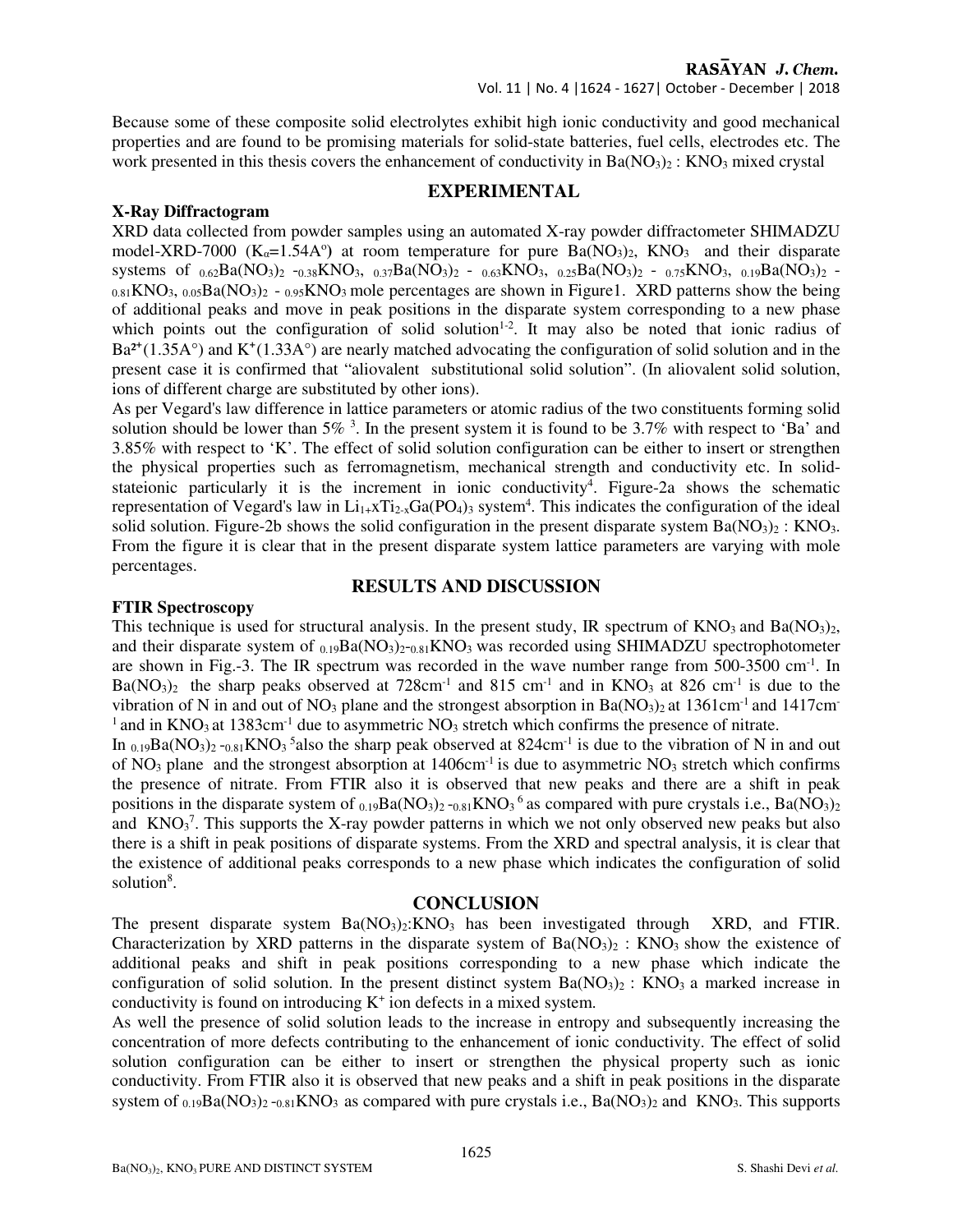Vol. 11 | No. 4 |1624 - 1627| October - December | 2018



the X-ray powder patterns in which we not only observed new peaks but also shift in peak positions of disparate crystals.

Fig.-1: XRD patterns for pure Ba(NO<sub>3</sub>)<sub>2</sub> and KNO<sub>3</sub> and their Disparate Systems.